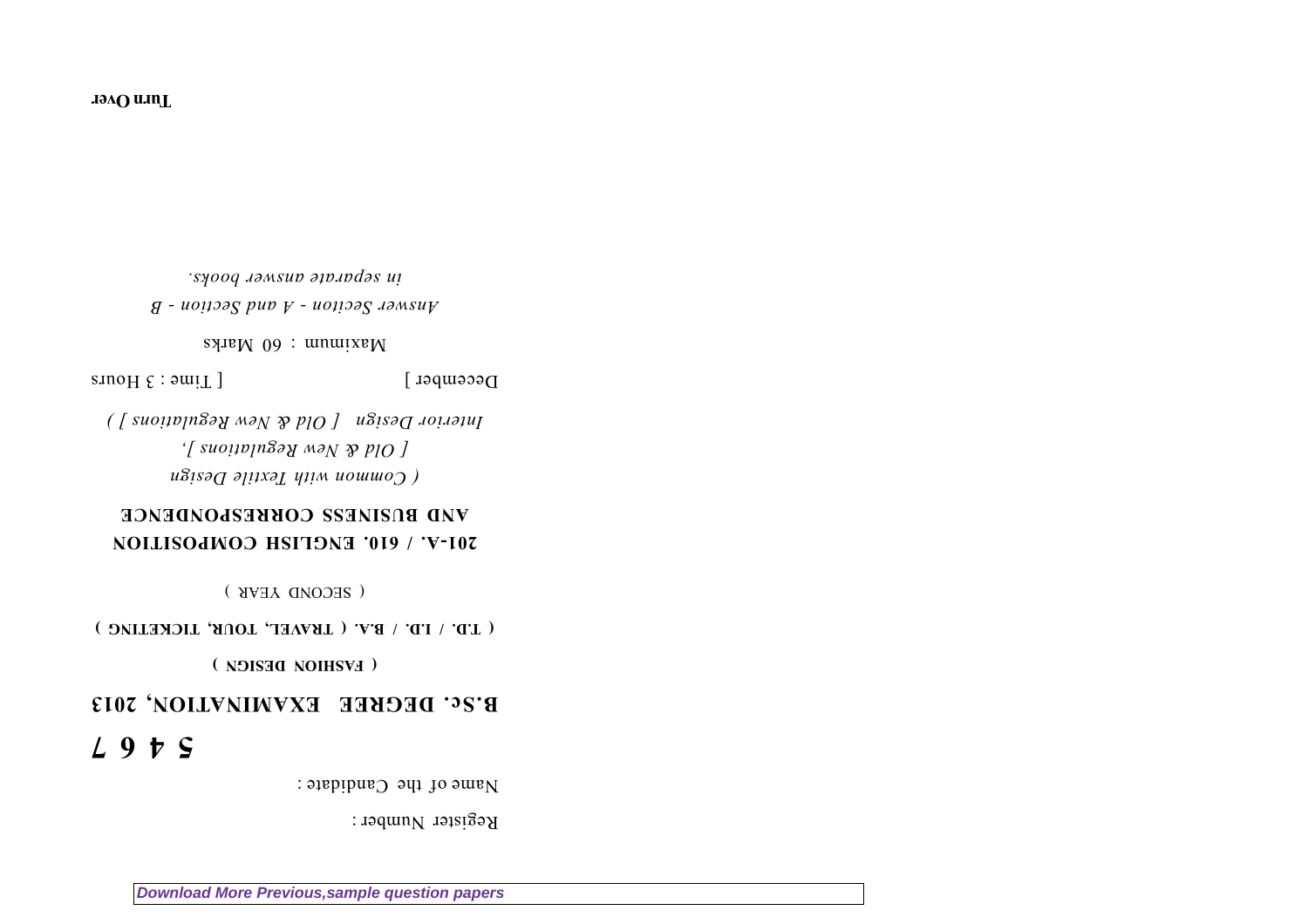#### **SECTION – A**(30)

### *( ENGLISH COMPOSITION )*

- I. *Write essays on any TWO of the following in about TWO pages each:*  $(2 \times 9 = 18)$ 
	- 1. Discuss the character of Miss Havisham.
	- 2. In what ways does Pip have "Great Expectations?"
	- 3. Is Henchard a tragic character? Substantiate.
	- 4. Discuss the similarities between ElizabethJane and Farfree.
- II. *Write a précis of the following passage reducing it to about one third of its length.*

*(12)*

Anil Dharker, director of Mumbai LitFest, said on Saturday, he was taken aback by playwright Girish Karnad's attack on Nobel laureate V.S. Naipaul, who was honoured with the LifetimeAchievement Award at the festival.

"After all, we had invited him to speak about his journey in theatre, and

- 3. Write a letter to the station-master of your town, asking him for particulars about the facilities that could be given to a party of fifty students going on an excursion.
- 4. Write a letter from a shop-keeper to a customer, asking for the settlement of an overdue account.
- 5. Write an essay about the future job opportunities of studying Fashion Design Course.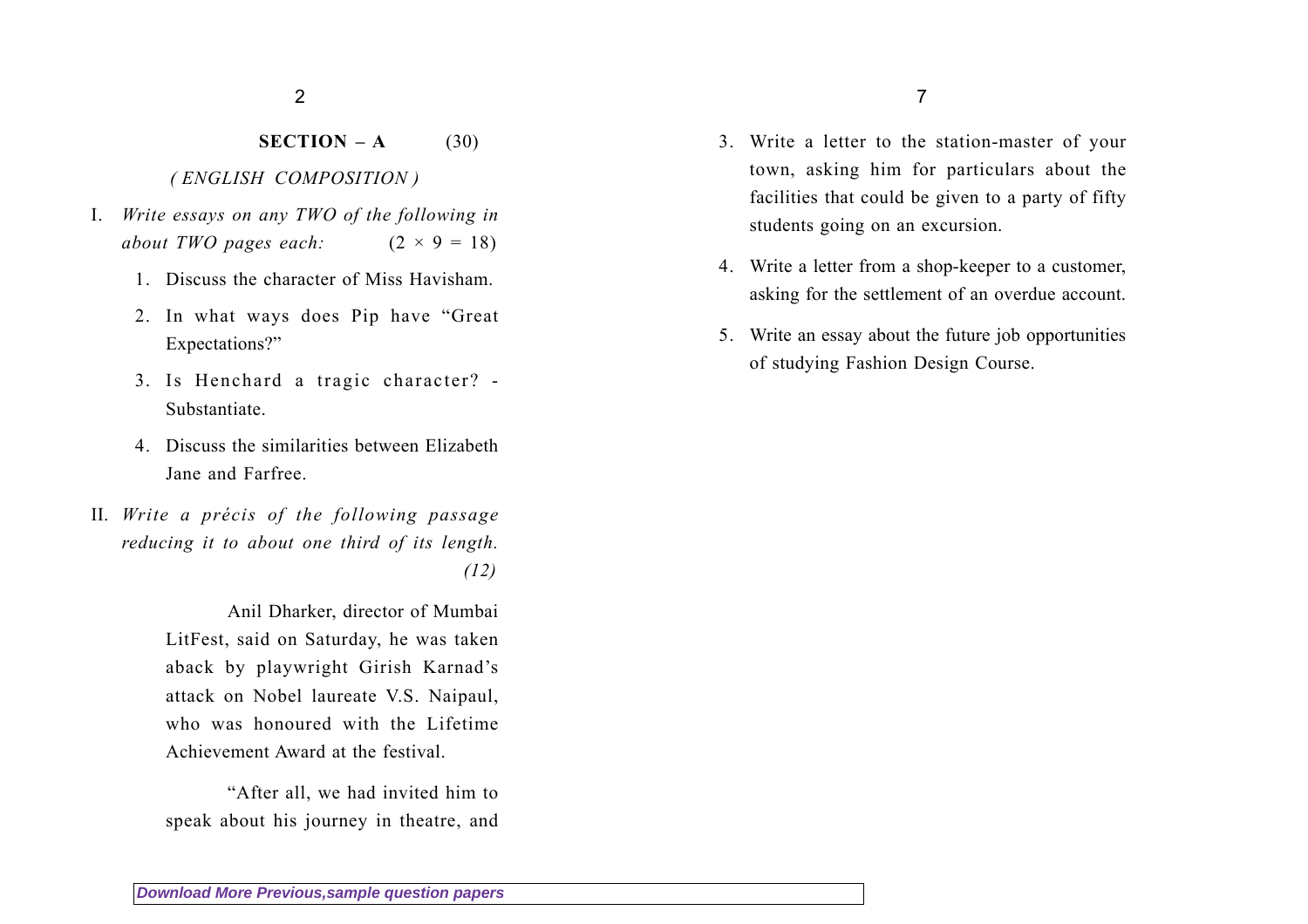the Citizens for Justice and Peace (CJP), led by Teesta Satalved, and we have been fighting over 200 cases in court against [Gujarat Chief Minister ] Narendra Modi and his government over the 2002 violence."

At a session on 'His life inTheatre' held on Friday, Mr.Karnad unexpectedly took on Mr.Naipaul and his contribution to understanding India. Criticising him for his silence on Indian music, Mr. Karnad said: "Given that music defines our daily existence, you find it in streets, in restaurants, in hotels and so on. You would expect an exploration of India to comment on that Now, Mr. Naipaul has written three books on India, three very big books, and if you read them, you will find that not one of them contains any reference to music. He has gone through the whole of India without responding to Indian music. Now, I think that this only means that he is tone-deaf. That's my reading of the situation; but then, there's no reason why he shouldn't be tone-deaf. It is a constitutional right we all have."

He said one had to understanddifferent strains of music. The Bhakti andSufi movements often overlapped. If one had to understand Indian culture, how Hindus and Muslims and the wholehistorical process reacted, one had to know music.

"If you don't know music, you cannot understand it, and I think this is, let me state right away at the beginning, this is one problem with Mr. Naipaul's analysis of Indian culture."

Referring to the analysis of Indian culture and music by certain Ideologists, Mr.Karnad said the whole matrix wasalready there-the foreigners came, they looked at Indian culture, they saw pristine Hindu culture, they saw that it was corrupted and it was corrupted by Muslims. "Anyone who has read Naipaul's books will immediately recognize this matrix, which, he claims, he arrived at himself but is already there in any Ideological study long before Naipaul,